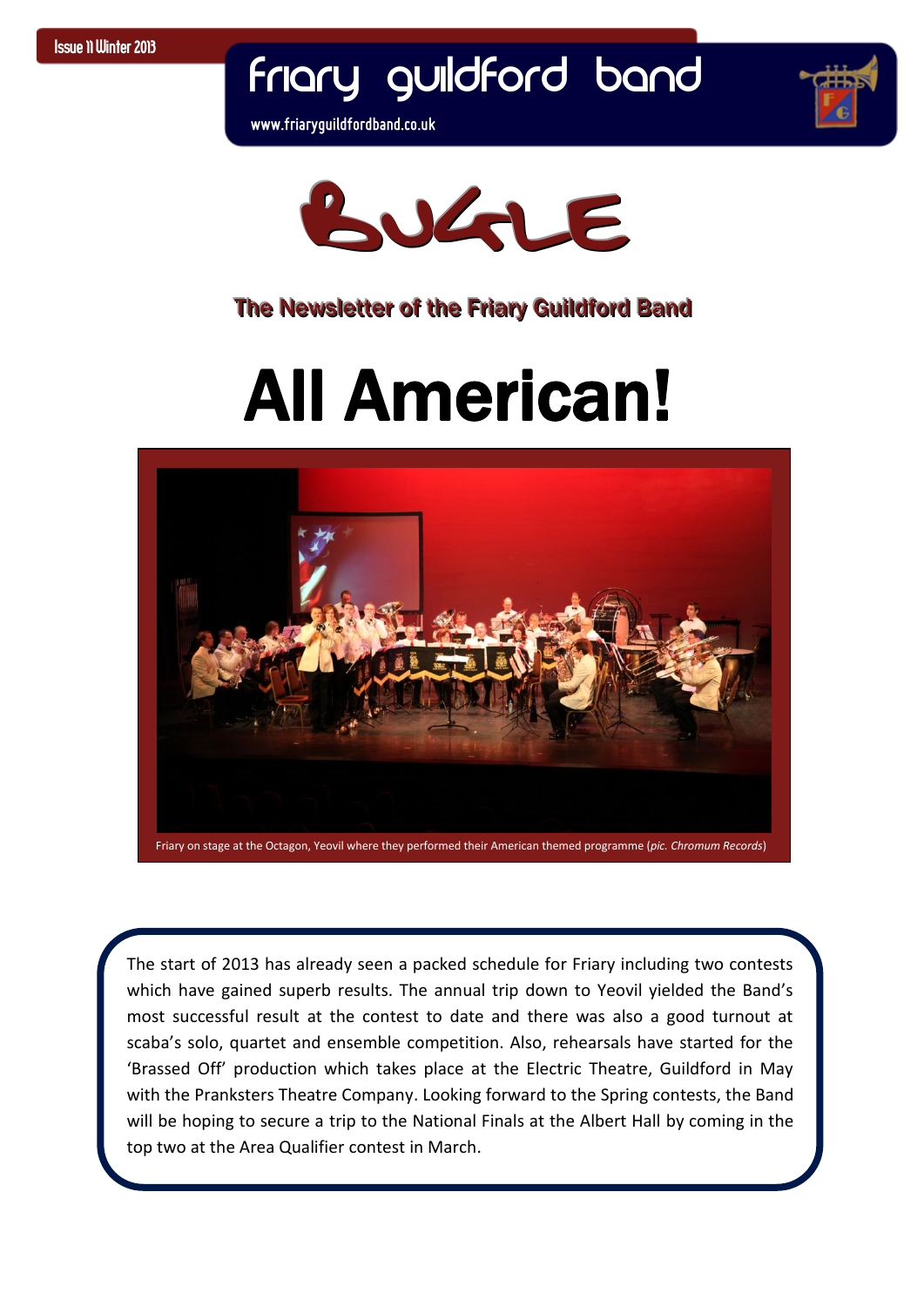### **Fundraising efforts pay off**

**The Band has recently been on a bit of a spending spree, buying some essential pieces of kit.**

Firstly, Friary have a new set of walking out jackets. After initially looking to replace their navy jackets nearly two years ago, three companies later, a well fitting set of black jackets complete with badges arrived in time to be debuted at Yeovil. These were paid for using subscriptions to the Supporters' Club so the Bugle would like to thank all the supporters for their generosity.

A set of vibes have also been purchased using some of the money raised through carolling during the Christmas period. Eagle eyed chairman, Nigel Stevens saw some listed on eBay and scooped a bargain for the Band. More and more frequently, pieces require vibes and now we won't have to keep borrowing them from other bands!

Finally, the cornets have a new set of matching mutes, essential for an even sound and tuning across the section. Bright blue, you're sure to notice them at our next concert!



#### **Friary couple get engaged!**



Friary couple Richard Straker (principal cornet) and Lauren Cave (Flugel) have recently got engaged. "Richard popped the question on New Years Eve and for the first time ever I was stuck for words!" said Lauren.

Naturally, the Band will play a big part of their day with the 10 piece playing during the ceremony which will be in September this year.

#### Taking a break...

Two of Friary's members are to take a little timeout from the Band. Both Tim Gregory (cornet) and Alan Westwood (B flat bass) will be stepping down due to heavy work commitments. The Band looks forward to their return.



www.4barsrest.com/rankings/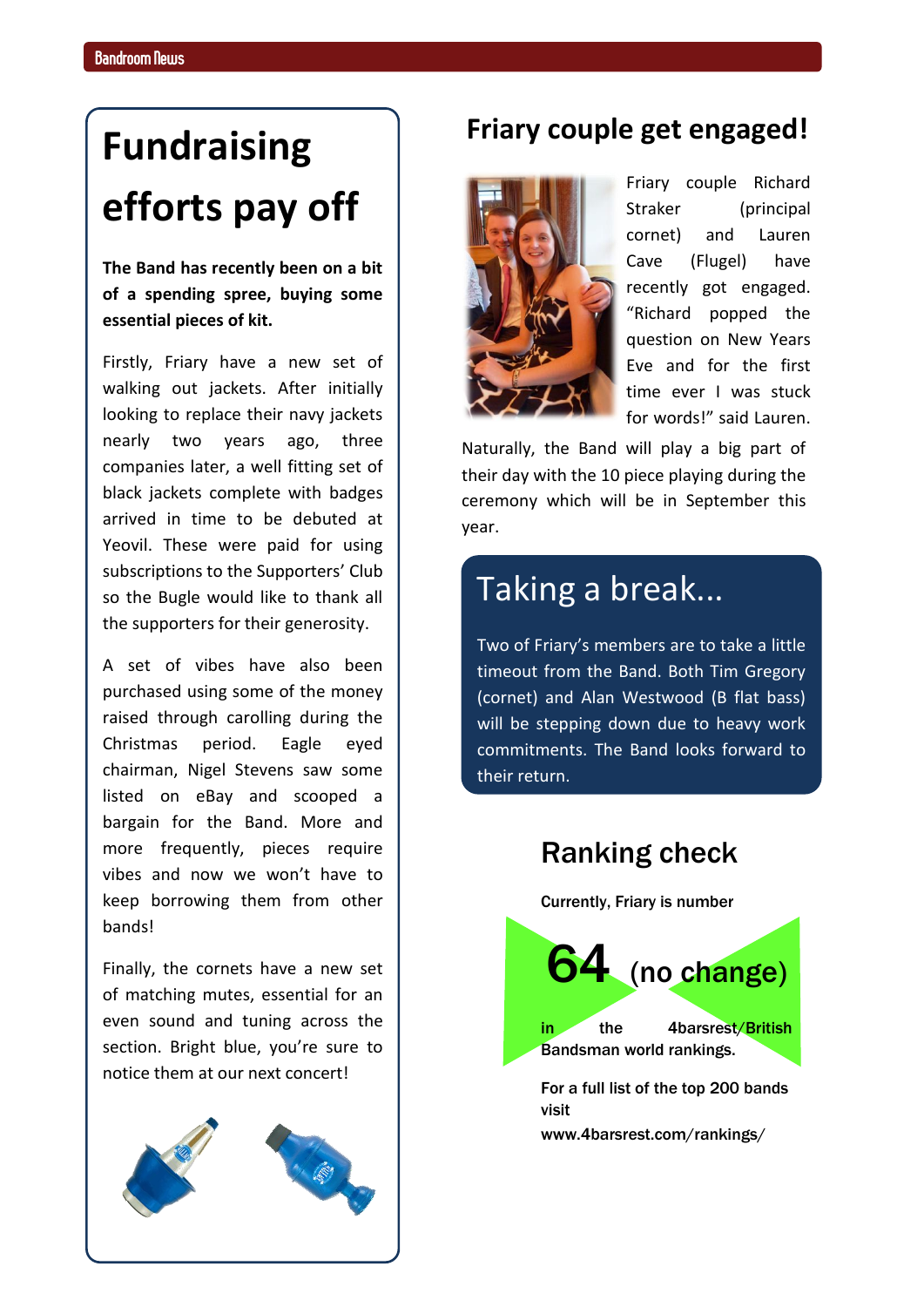

Rehearsals have begun in earnest for the upcoming production 'Brassed Off' in which Friary are playing an integral part. The play, which follows Grimley Colliery Band is based on the story of Grimethorpe's pit closure and features the music from the award winning film. It became clear early on in rehearsals that band members were going to be expected to bring out their 'luvvy' sides with scenes that involve some acting. Two band members, Mike Trumble and Phil German even have on stage wifes!

Production director Marie Gardner said "The band have been such a pleasure to work with. They are so professional and add something really special to the show. The audience are in for a real treat!"

The production runs from  $1<sup>st</sup>$  to  $4<sup>th</sup>$  May at the Electric Theatre, Guildford and tickets can be purchased in advance from Guildford Tourist Information (tel: 01483 789789).

#### **MD in A&E**

**Musical Director, Chris King has recently had a nasty slip which left him with his arm in plaster.**

Returning home from work, Chris lost his footing just metres from his front door and fell heavily, breaking his wrist. The accident happened just a couple of days after Yeovil contest. It could have been very interesting on stage if it had happened before! "It was very embarrassing" said Chris. "Luckily I can carry on conducting but my cast makes turning the pages of my scores very difficult!"

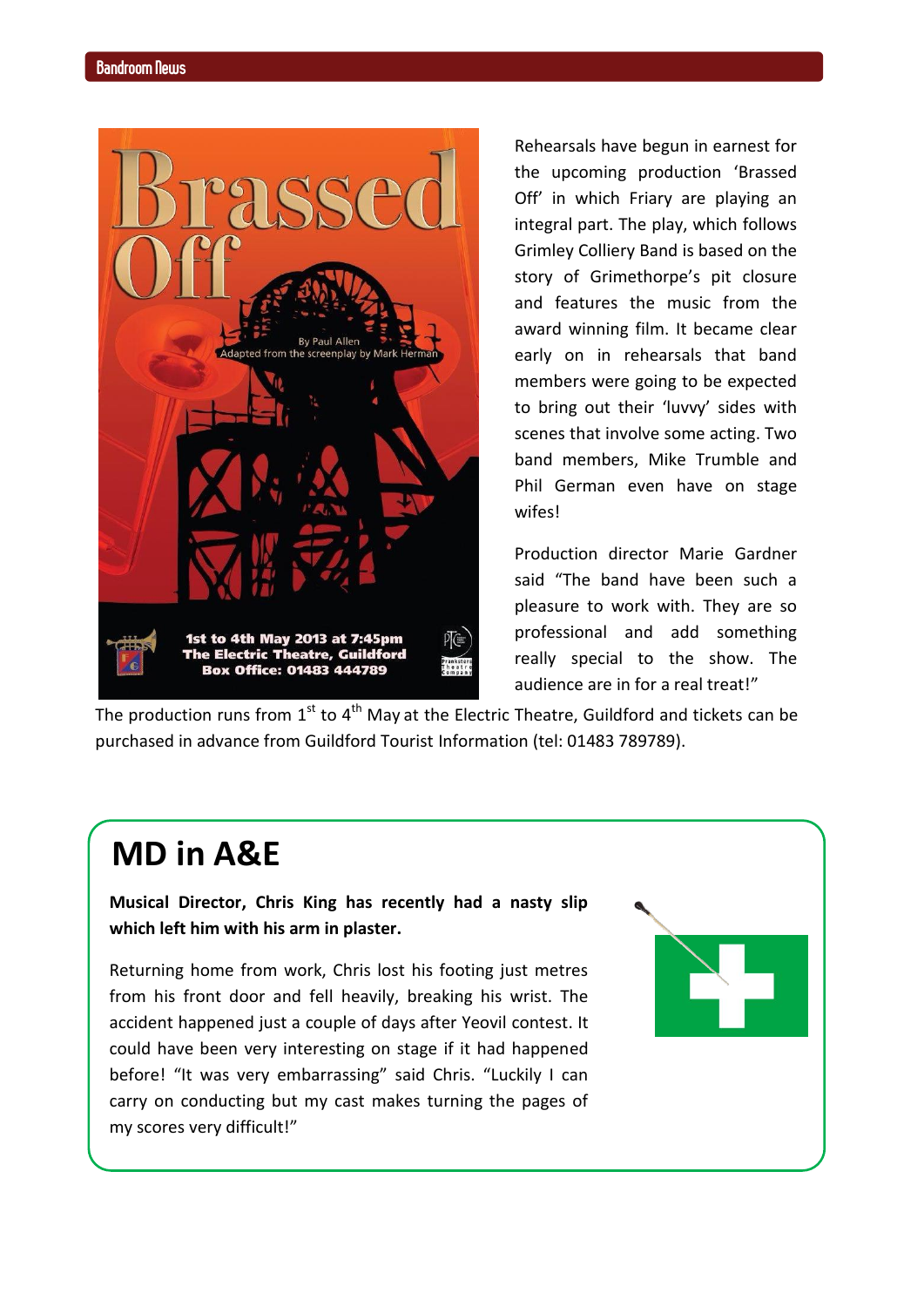### Yeovil Entertainment Contest

| <b>Contest:</b>     | <b>Yeovil Entertainment</b>   |
|---------------------|-------------------------------|
| <b>Location:</b>    | <b>The Octogan, Yeovil</b>    |
| Date:               | 2 <sup>nd</sup> February 2013 |
| <b>Programme:</b>   | <b>76 Trombones</b>           |
| (Own Choice)        | <b>Overuture: Candide</b>     |
|                     | <b>Saturday Serenade</b>      |
|                     | Sing, Sang, Sung              |
|                     | An American Tale              |
| <b>Adjudicator:</b> | <b>Chris Davis OBE</b>        |
| <b>Position:</b>    | 2/8                           |
|                     |                               |

Friary Guildford Band kicked off their contest season in fine form at Yeovil with a performance which wowed the adjudicator and turned the form book on its head. Second to odds-on favourites and defending champions Flowers, the Band pulled off their American-themed programme in superb style, leaving muchfancied West Country opposition trailing in their wake.

Opening their programme with the classic march 76 Trombones, arranged by Musical Director Chris King, they then showed their musical finesse with the overture to Leonard Bernstein's Candide. Principal cornet Richard Straker took centre stage with the solo Saturday Serenade, from Philip Sparke's Manhattan cornet concerto, which was followed by Sing, Sang, Sung. The stunning performance concluded with the rousing An American Tale by Dan Price, with moving narration about the American Civil War by band newcomer Mike Trumble.

Adjudicator Chris Davis summed up the programme as 'innovative and wellexecuted'. Band Secretary Lauren Cave was delighted with the result. 'We put so



Friary celebrate their best result at Yeovil

much hard work into the programme, it's fantastic to perform so well in such a strong field. We're going to celebrate our success – but only briefly! Tomorrow we knuckle down to our preparations for the Regional Championships at Stevenage on  $17<sup>th</sup>$  March. This result will give us such a boost, as we are hoping to qualify for the National Finals at the Royal Albert Hall, having missed out by one place last year,' she added.

Thanks goes to Simon Tong (Soprano) and Matt Tallamy (percussion), for their help at this contest.

Full results as follows:

| <b>Band</b>          | <b>Points</b> | Pos. |
|----------------------|---------------|------|
| <b>Flowers</b>       | 197           | 1    |
| Friary               | 194           | 2    |
| <b>Mount Charles</b> | 193           | 3    |
| Jackfield            | 191           | 4    |
| Woodfalls            | 190           | 5    |
| Bournemouth          | 189           | 6    |
| Cambourne            | 187           | 7    |
| <b>Brunel</b>        | 186           | ጸ    |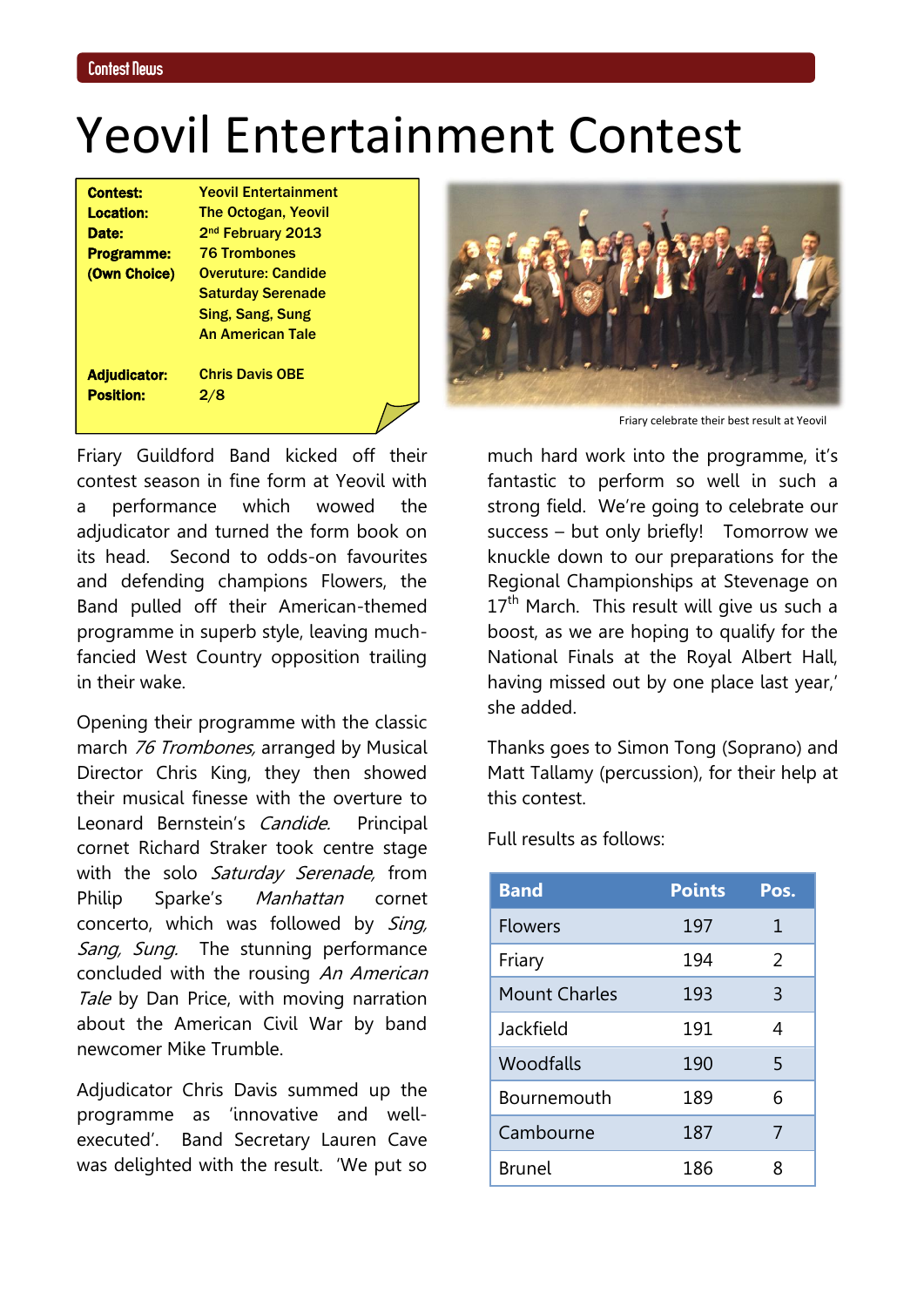## scaba<sup>5</sup> Solo, Quartet & Ensemble Contest

| <b>Contest:</b>           | <b>SCABA Solo, Q&amp;E</b>                |
|---------------------------|-------------------------------------------|
| <b>Location:</b>          | St. Paul's College, Burgess Hill          |
| Date:                     | 16 <sup>th</sup> February 2013            |
| <b>Results:</b>           |                                           |
| <b>Open Ensemble: 1st</b> |                                           |
| <b>Open Quartet:</b>      | 1st                                       |
|                           |                                           |
| <b>Slow Melody:</b>       | 1 <sup>st</sup> Chris Straker (Euphonium) |
|                           | 2 <sup>nd</sup> Lauren Cave (Flugel)      |
|                           | 3 <sup>rd</sup> Richard Straker (Cornet)  |
| <b>Senior Solo:</b>       | 1 <sup>st</sup> Chris Straker (Euphonium) |
|                           | 2 <sup>nd</sup> Richard Straker (Cornet)  |
| <b>Adjudicators:</b>      | Nicholas Garman (Q&E)                     |
|                           | Alan Duguid (Solos)                       |
|                           |                                           |

Friary maintained their impressive record at the Southern Counties Amateur Bands' Association Solo, Quartet and Ensemble contest at Burgess Hill, winning both the Quartet and Ensemble classes for the fourth successive year. 'We know that there was some determined opposition, bent on taking the Ensemble title away from us,' explained Band Chairman, Nigel Stevens, 'But we managed to pull it off once again. We'd put in some serious practice over the past few weeks, and this clearly paid off.'

In the open solo classes, Friary's solo euphonium player, Chris Straker picked up first place for both Air Varie and Slow Melody, with flugel horn player Lauren Cave taking second in the Slow Melody, and principal cornet Richard Straker taking second in the Air Varie and third in the Slow Melody. 'It was something of a family affair,' acknowledged Chris Straker, 'Particularly as my brother Richard will be getting married to Lauren in September!'



Friary prizewinners pose with their silverware

Not only that, Lauren Cave's youngest brother Braedyn aged 8 and sister Madisyn aged 6 , who play for Aveley & Newham Juniors, took first and second in their Junior Slow Melody class, whilst younger brother Rhys (aged 18), a Thundersley Brass player, won the Youth Slow Melody class, with Braedyn taking third place. Madisyn also won the award for the youngest player on the day.